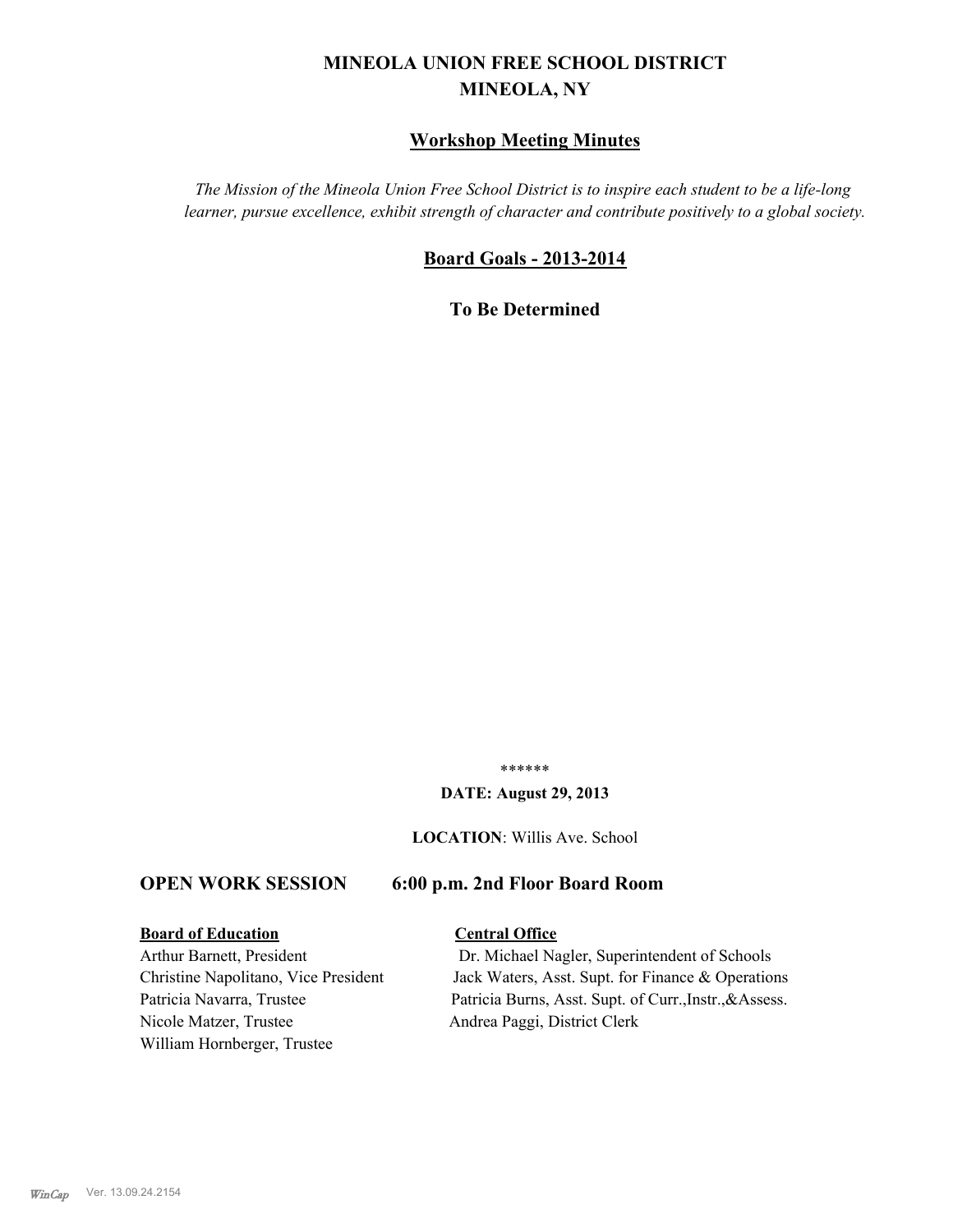## **A. Call to Order- 6:05pm**

- **B. Pledge of Allegiance**
- **C. Reading of Mission-** Patricia Burns
- **D. Moment of Silent Meditation**
- **E. Dais & Visitor Introductions**
- **F. High School Student Organization Report**

(No report until school resumes)

# **G. BOE Reports**

# **a. Comments from Board Trustees**

Nicole Matzer stated that it is five more days until the start of the school year. She thanked her fellow Board members for the retreat and stated that she learned a lot.

Patricia Navarra stated that she moved her daughter into college and this is a very happy and proud day for her and her family.

Christine Napolitano reported that she is sad that summer is coming to an end, but looks forward to working with the Board.

## **b. Comments from Board President**

Artie Barnett stated that he attended the Superintendent's Conference Day, which is the first day for teachers and everyone was happy to see one another. He thanked Ms. Matzer and Ms. Navarra for suggesting that the Board have a true retreat on 8/26. Mr. Barnett found it to be truly worthwhile and hopes to have future retreats with the Board. Mr. Barnett stated that he has tried to visit the schools to check on security measures and he visited the new library at Meadow Drive. Finally, Mr. Barnett stated that he hopes that everyone understands the changes with the new security measures and has patience.

#### **c. Comments from Superintendent**

The Superintendent stated that teachers returned today and it was a very productive day due to the planning of Pat Burns and the principals. Dr. Nagler welcomed the new staff and stated he looks forward to the first day of school on Tuesday. He stated that he visited all of the schools and checked on security measures. The Superintendent reported that the man-traps will be operational at Meadow Drive and Hampton Street on Tuesday and all others will be ready within the next few weeks. He stated that the new security will make things different and there will definitely be growing pains. It was reported that the High School will be the most challenging and Mr. Escobar will address this issue with his staff. The Meadow Drive Library will be ready for opening day and is a beautiful space. The Superintendent stated that the District will have a Special Vote in November to spend the Capital Reserve. He reported that on 9/19, he will be recommending SEQRA and the vote. Mr. Waters stated that draft from the auditor will be on September 19th. The Superintendent stated that the Board should begin to think about future projects such as classroom extensions and turf field. He added that they should think about either a bond or another capital reserve to be tied to the regular budget. There were no other comments.

#### **H. Old Business**

Mr. Barnett asked the Board if there was any old business. Ms. Navarra stated that she had left a message for NYSSBA regarding obtaining a formula used to determine the cost of education per child. She had learned about this at her training. She is still awaiting the information. There was no other old business.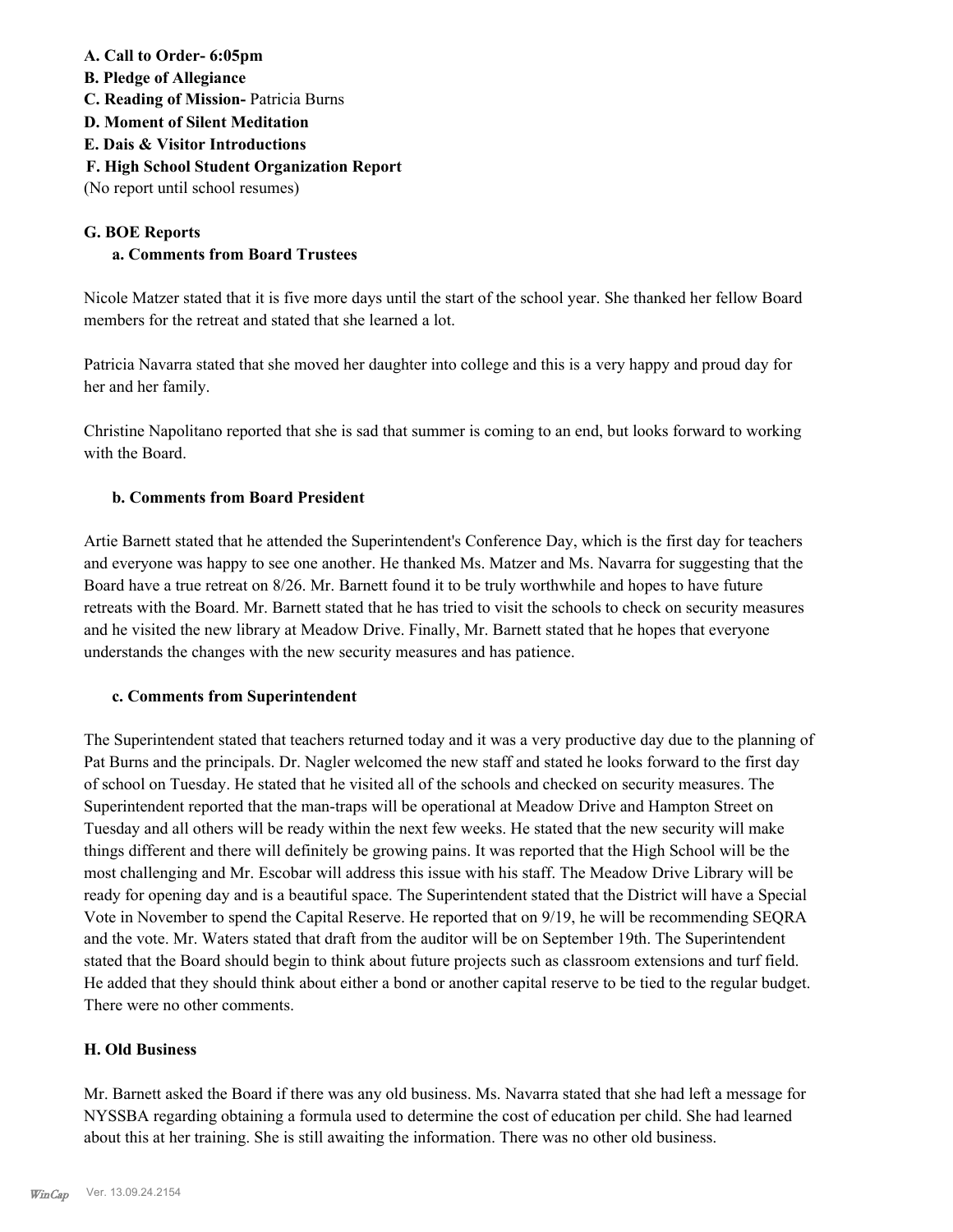#### **I. New Business**

#### **Amendment to the Harbor Day Care Lease**

**RESOLUTION # 10 -BE IT RESOLVED** that the President of the Board of Education of the Mineola UFSD is authorized to execute the contract with Harbor Day Care Center, Inc.

**Motion:** Christine Napolitano **Second:** Patricia Navarra

Discussion: The Superintendent stated that this is an amendment to the Lease with Harbor Day Care and it allows them to use 5 additional rooms this school year. He added that the District does not to give up its right to reclaim these rooms after the school year.

| Yes: | Nicole Matzer         | No: | None |
|------|-----------------------|-----|------|
|      | Patricia Navarra      |     |      |
|      | Christine Napolitano  |     |      |
|      | <b>Arthur Barnett</b> |     |      |
|      |                       |     |      |

**Passed:** Yes

#### **Manage Mobility Customer Service Agreement**

**RESOLUTION # 11 -BE IT RESOLVED** that the President of the Board of Education of the Mineola UFSD is authorized to execute the contract with Manage Mobility.

**Motion:** Christine Napolitano **Second:** Nicole Matzer

Discussion: The Superintendent explained that this company will pair with Sprint for the IPad. They are responsible for monitoring usage and notifying the user with a warning if they are close to maximum usage. If the maximum level is exceeded, then service would be shut down.

| <b>Yes:</b> | Nicole Matzer         | No: | None |
|-------------|-----------------------|-----|------|
|             | Patricia Navarra      |     |      |
|             | Christine Napolitano  |     |      |
|             | <b>Arthur Barnett</b> |     |      |

**Passed:** Yes

Mr. Hornberger arrived and joined the meeting.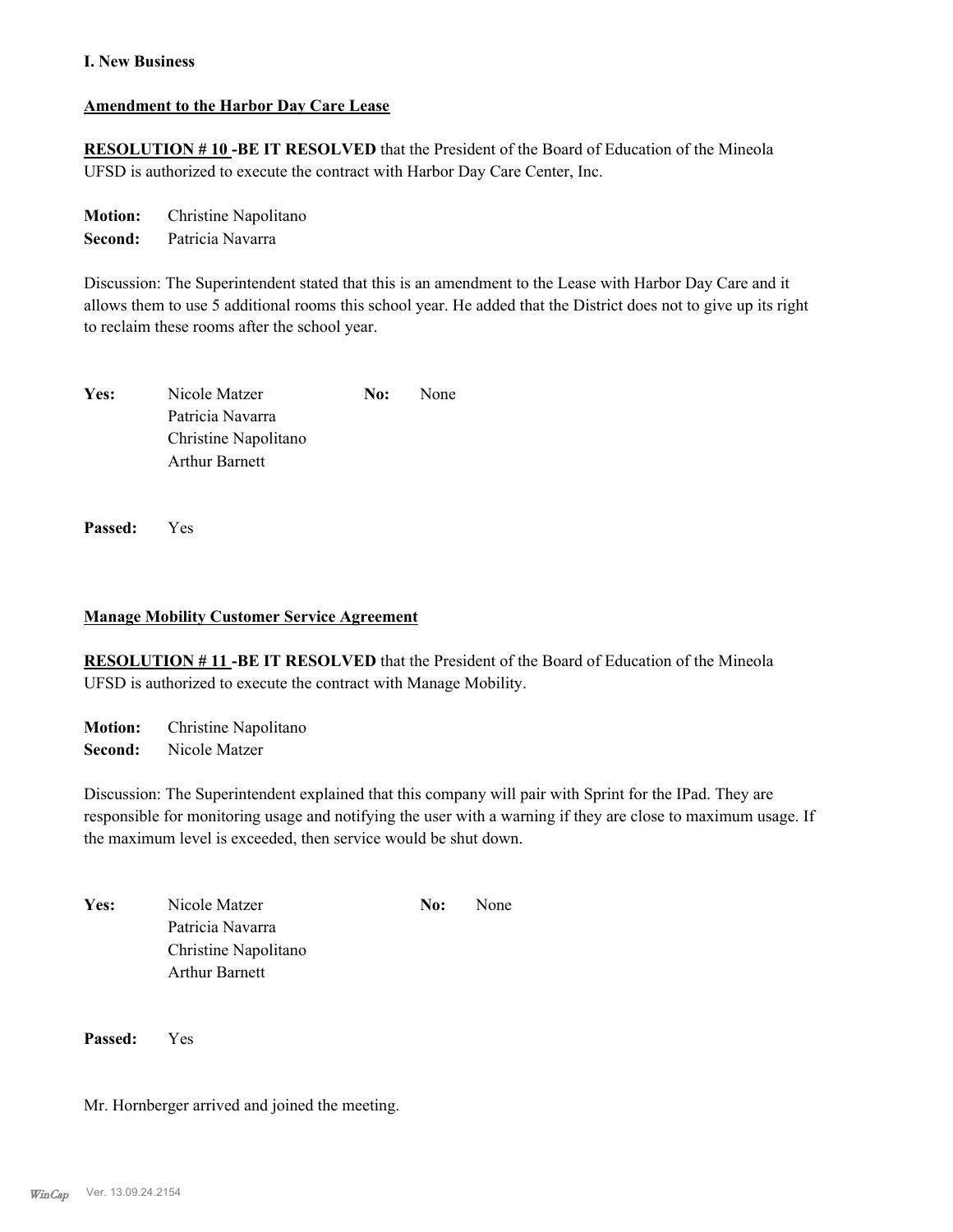#### **Roll-Over of 2012-2013 APPR Plan**

**RESOLUTION # 12- WHEREAS,** the District has been unable to reach final agreement on a 2013-2014 Annual Professional Performance Review ("APPR") Plan; and

**WHEREAS,** the State Education Department requires that the District submit an Implementation Certification Form by August 30, 2013 regarding the status of its APPR Plan for the 2013-2014 school year;

**NOW, THEREFORE, BE IT RESOLVED,** that the Board of Education hereby authorizes the President of the Board of Education and the Superintendent of Schools to execute the Implementation Certification Form for the District's 2013- 2014 APPR Plan, which form shall certify that the District's current APPR Plan in effect for the 2012- 2013 school year shall remain in effect until a subsequent plan is agreed to; and

**BE IT FURTHER RESOLVED,** that the Board of Education authorizes the Superintendent of Schools or his or her designee to submit this form to the State Education Department.

**Motion:** Nicole Matzer **Second:** Christine Napolitano

Discussion: The Superintendent stated that last year was the first year that Districts had to negotiate the APPR plan due to new legislation. This resolution states that the old plan will remain in place until a new plan is negotiated. The District just received scores and needs more time before a new plan can be negotiated. The State aide deadline is September 1st and the negotiation date is October. The Superintendent stated that he has heard that last year's plans are not automatically being approved again.

| Yes: | William Hornberger    | No: | None |
|------|-----------------------|-----|------|
|      | Nicole Matzer         |     |      |
|      | Patricia Navarra      |     |      |
|      | Christine Napolitano  |     |      |
|      | <b>Arthur Barnett</b> |     |      |
|      |                       |     |      |

**Passed:** Yes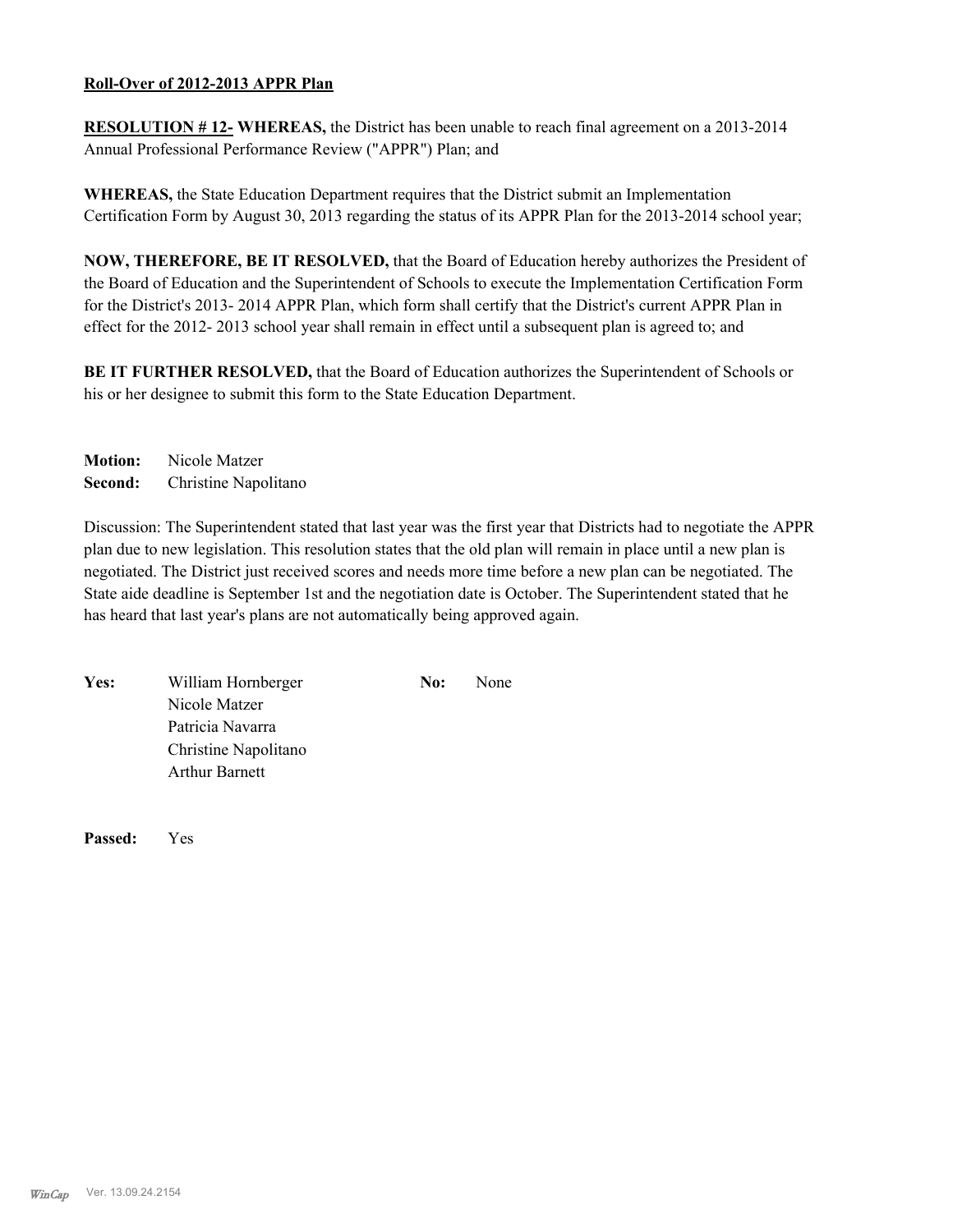#### **J. Consensus Agenda**

**RESOLUTION # 13 -BE IT RESOLVED** that the Board of Education approves the consensus agenda items J.1.a. through J.6.a.1., as presented.

**Motion:** Christine Napolitano **Second:** Patricia Navarra

Discussion: The Superintendent stated that item J.2.a.2 needs to be amended to reflect the correct salary for Maria Santangelo- Salary of .4 equaling \$46,439. A motion was made to amend the agenda item J.2.a.2 by Nicole Matzer and Second by William Hornberger. The Board was polled and all were in favor, the motion passed.

Mr. Barnett asked if there was any other discussion of amended consensus agenda and there was no further discussion. The District Clerk polled the Board on the amended consensus agenda.

| Yes: | William Hornberger   | No: | <b>Arthur Barnett</b> |
|------|----------------------|-----|-----------------------|
|      | Nicole Matzer        |     |                       |
|      | Patricia Navarra     |     |                       |
|      | Christine Napolitano |     |                       |

**Passed:** Yes

#### 1. **Accepting of Minutes**

That the Board of Education accepts the minutes of May 9, 2013 Budget Hearing/Workshop Meeting, May 16, 2013 Business Meeting, May 21, 2013 Special Meeting, June 5, 2013 Workshop Meeting, June 11,2013 Special Meeting, June 20, 2013 Business Meeting and July 2, 2013 Reorganization/Workshop Meeting as presented. a.

#### 2. **Instruction**

- a. Appointments Instruction
- The Board of Education approves the appointment of Karin Weidlein, to the position of Probationary Spanish Teacher, effective September 1, 2013. Probationary Period: September 1, 2013 to August 31, 2016. Salary: BA, Step 1, \$58,414. 1.
- The Board of Education approves the re-appointment of Maria Santangelo, to the position of part time (.4) Home & Careers Teacher, effective September 1, 2013 to June 30, 2014. Salary: .4 of MA+60, Step 13, \$116,097 equalling \$46,439 2.
- The Board of Education approves the re-appointment of Heather Hazen, to the position of part time (.5) Reading Teacher, effective September 1, 2013 to June 30, 2014. Salary: .5 of MA+30, Step 9, \$97,059 equalling \$48,529. 3.
- The Board of Education approves the re-appointment of Hilary Pavels, to the position of part time (.6) Physical Education Teacher, effective September 1, 2013 to June 30, 2014. Salary: .6 of MA, Step 1, \$67,942 equalling \$40,765. 4.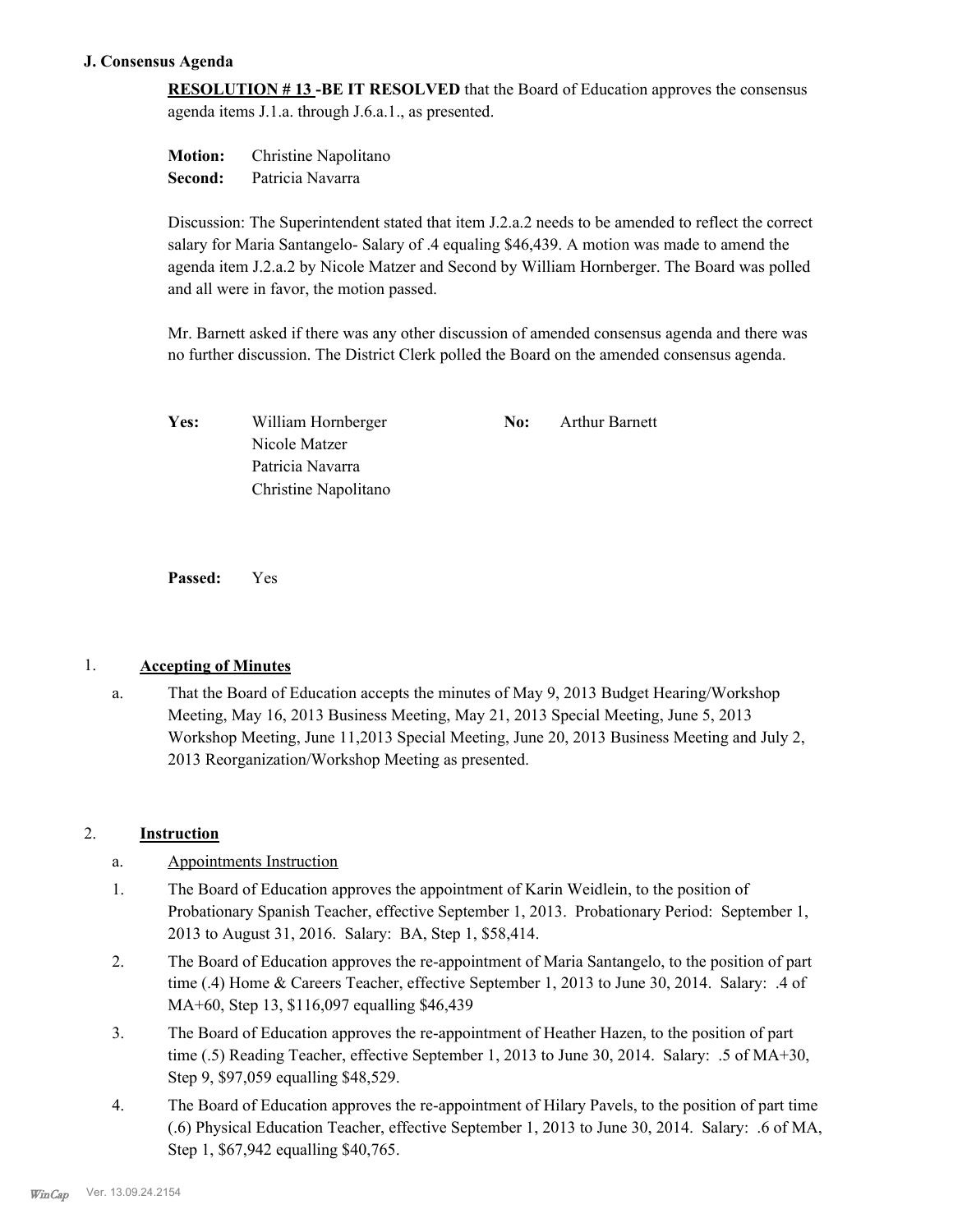- The Board of Education approves the re-appointment of John Fretz, to the position of part time (.6) Social Studies Teacher, effective September 1, 2013 to June 30, 2014. Salary: .6 of BA, Step 1, \$58,414 equalling \$35,048. 5.
- The Board of Education approves the appointment of Roneldy Pingitore, to the position of Leave Replacement Teacher, for Lisa Balogh-Richards, effective September 1, 2013 to June 30, 2014. Salary: MA, Step 1, \$67,942. 6.
- The Board of Education approves the appointment of Sarah LaSorsa, to the position of part time (.6) Leave Replacement Music Teacher, for Joseph Owens, effective September 1, 2013 to on or before June 30, 2014. Salary: .6 of BA, Step 1, \$58,414 equalling \$34,048 pro-rated. 7.
- The Board of Education approves the appointment of Robert Mendes, to the position of Leave Replacement Teacher, for Meghan Grieco, effective September 1, 2013 to on or before June 30, 2014. Salary: MA, Step 1, \$67,942 pro-rated. 8.
- The Board of Education approves the re-appointment of Annette Amber, to the position of part time (.5) Pre-Kindergarten Teacher, effective September 1, 2013 to June 30, 2014. Salary: .5 of \$42,000 equalling \$21,000. 9.
- The Board of Education approves the appointment of Michelle Topel, to the position of Leave Replacement Teacher, for Iyla Wilson, Grade 1, Meadow Drive, effective September 1, 2013 to on or before June 30, 2014. Salary: BA, Step 1, \$58,414. 10.
- The Board of Education approves the appointment of Lisa Spyridon, to the position of Leave Replacement Science Teacher, for Surabhi John at Mineola High School, effective September 1, 2013 to on or before June 30, 2014. Salary: MA, Step 1, \$67,942 pro-rated. 11.
- The Board of Education approves the appointment of Jillian Vento, to the position of Leave Replacement Special Education Teacher, for Melissa Koenig, at Meadow Drive, effective September 1, 2013 to on or before June 30, 2014. Salary: MA, Step 1, \$67,942 pro-rated. 12.
- That the Board of Education approves the appointment of James Browning, to the position of Leave Replacement Foreign Language Teacher, for Eleni Theodorakis, at Mineola High School, effective September 1, 2013 to on or before June 30, 3014. Salary: MA, Step 1, \$67,942 prorated. 13.
- That the Board of Education approves the appointment of Sandi Yarow, to the position of part time (.6) Special Education Teacher, effective September 1, 2013 to June 30, 2014. Salary: .6 of MA+30, Step 1, \$72,466 equalling \$43,480. 14.
- Appointment(s) Coaches b.

That the Board of Education approves the appointment of the following coaches for the current school year:

| <b>POSITION</b>            | <b>EMPLOYEE NAME</b>    | <b>STEP</b> | <b>STIPEND</b> |
|----------------------------|-------------------------|-------------|----------------|
| Football-Varsity           | Daniel Guido            | 3           | \$10,691.00    |
| Football-Assistant         | John J. Tortora         | 3           | \$7,307.00     |
| Football-Assistant         | Helmut Bohringer        | 3           | \$7,307.00     |
| Football-Junior Varsity    | Mark Miller             | 3           | \$6,791.00     |
| Football- Jr. Varsity Asst | Glenn M. Cocoman        | 3           | \$6,282.00     |
| Football- Jr. High         | <b>Matthew Antoniou</b> | 3           | \$6,282.00     |
| Football- Jr. High Asst.   | Christopher M. Schacca  | 2           | \$5,101.00     |
| Soccer-Varsity             | Paulo A. Pereira        | 3           | \$7,809.00     |
| Soccer-Varsity Asst        | Albert Cavalluzzo       | 3           | \$5,323.00     |
| Soccer-Junior Varsity      | Peter A. Blum           | 3           | \$5,433.00     |
| Soccer-Junior High         | Joseph P. Cerulli       | 2           | \$4,249.00     |
| Soccer-Junior High         | Donald A. Leopardi      | 3           | \$4,764.00     |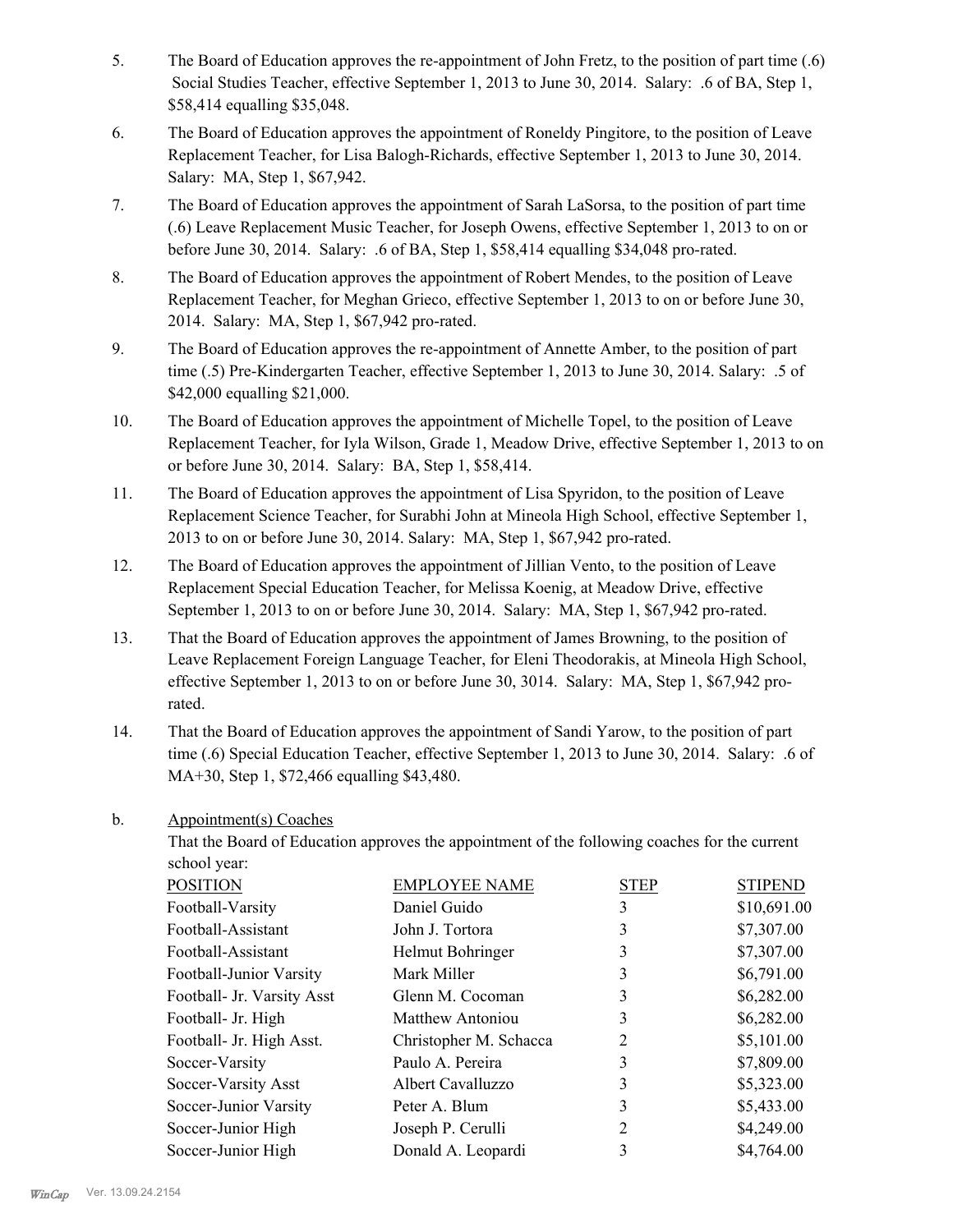| <b>POSITION</b>           | <b>EMPLOYEE NAME</b> | <b>STEP</b> | <b>STIPEND</b> |
|---------------------------|----------------------|-------------|----------------|
| Soccer-Varsity            | Katherine P. Bennett | 3           | \$7,809.00     |
| Soccer-Varsity Asst       | Tara M. McDonnell    | 3           | \$5,323.00     |
| Soccer-Junior Varsity     | Bruce M. Vatske      | 3           | \$5,433.00     |
| Soccer-Junior High        | Dena L. Zornberg     | 2           | \$4,249.00     |
| Soccer-Junior High        | Kevin A. Murphy      | 2           | \$4,249.00     |
| Volleyball-Varsity        | Hyunah Park          |             | \$7,809.00     |
| Volleyball-Junior Varsity | <b>Hilary Pavels</b> | 3           | \$5,433.00     |
| Golf                      | Alfred Weidlein, Jr  | 3           | \$4,411.00     |
| <b>Cross Country</b>      | Thomas J. Leninger   | 3           | \$5,433.00     |
| Football- Jr. High Asst.  | Mario Villa          |             | \$5,770.00     |

#### Appointment(s) Club/Stipends c.

That the Board of Education approves the following Club/stipend recommendations for the current school year:

| <b>POSITION</b>          | EMPLOYEE NAME | <b>STIPEND</b> |
|--------------------------|---------------|----------------|
| Cheerleader Advisor-Fall | Laura Kligman | \$3,367.00     |

#### Appointment(S) Band Camp d.

That the Board of Education approves the following staff members for Band Camp, a self funded program. (Salary, hourly summer wages are based on the MTA contractual rates):

| <b>POSITION</b>                | <b>EMPLOYEE NAME</b> | STEP | <b>STIPEND</b> |
|--------------------------------|----------------------|------|----------------|
| <b>Instructional Chaperone</b> | Carlo Villanueva     |      | \$830.00       |

#### 3. **Instruction: Contracted**

a.That the Board of Education approves an agreement between the Mineola UFSD and Linda Annapolen, consultant to perform Instruction coaching with the teachers in Fundations and Professional Development workshops for the 2013-2014 schoolyear.

b.That the Board of Education approves a agreement between the Mineola UFSD and Michael Joseph, Nassau BOCES Math Consultant to perform Instructional coaching with the Kindergarten teachers in common Core Math training for 2013- 2014 school year.

#### 4. **Civil Service**

- a. Leave(s) of Absence
- That the Board of Education approve a paid Medical Leave of Absence to Matthew Bielawa Jr, Bus Driver/Asst Head Mechanic, effective August 27, 2013, due to surgery. He will return in approximately six to eight weeks at doctor's discretion. 1.
- b. Abolish Position
- 1. That the Board of Education abolishes the positon of co-teacher aide.

#### 5. **Business /Finance**

#### a. **Treasurer's Report**

That the Board of Education accepts the Treasurer's report for the period ending June 30, 2013 and directs that it be placed on file.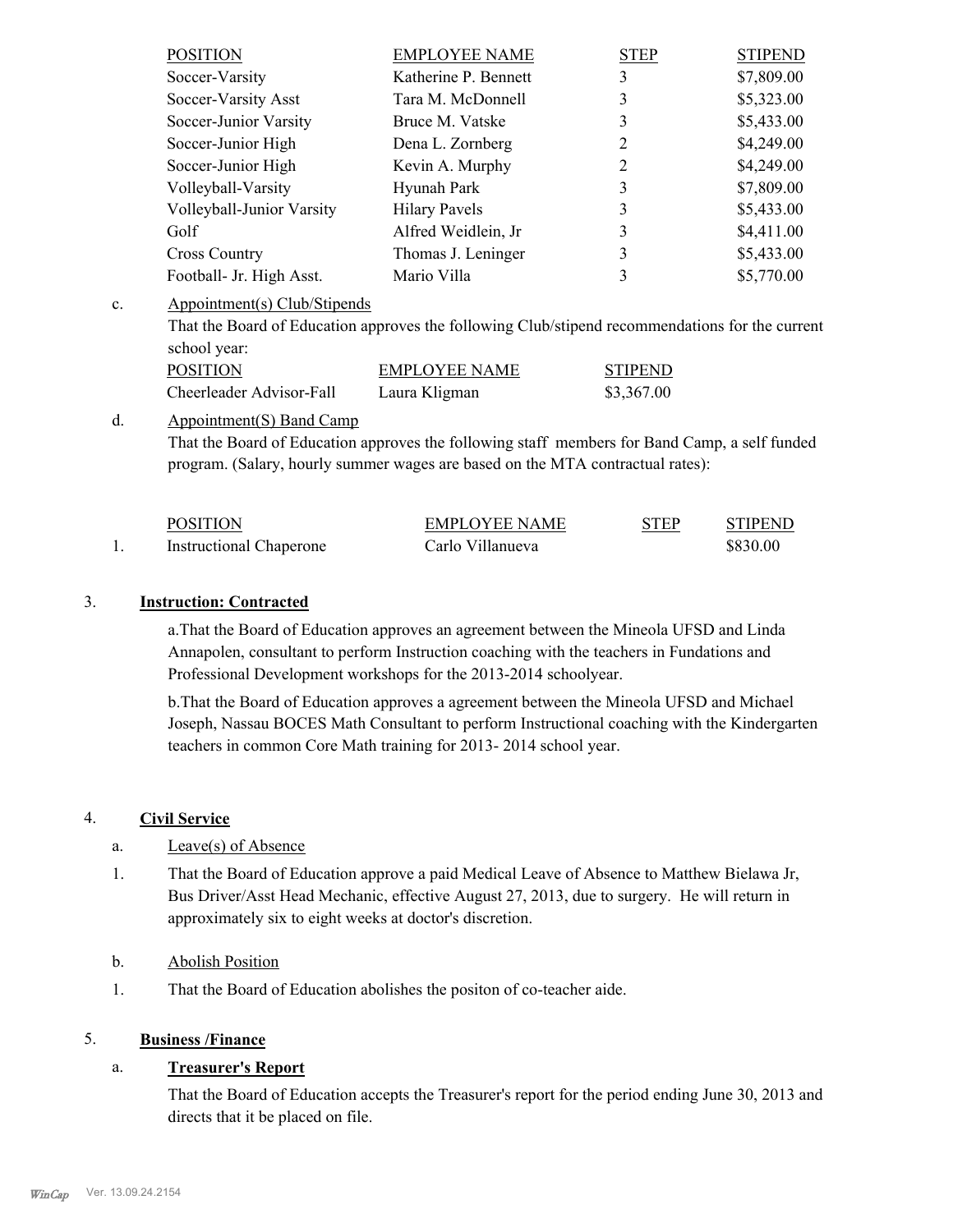#### b. **Approval of Invoices and Payroll**

That the Board of Education accepts the Invoices and Payroll for the period ending July 31, 2013

| General Warrant $# 1$ | July 17, 2013 | \$833,448.73 |
|-----------------------|---------------|--------------|
| $A/P$ Warrant # 1     | July 17, 2013 | \$410,133.09 |
| General Warrant $# 2$ | July 31, 2013 | \$329,823.63 |
| $A/P$ Warrant # 2     | July 31, 2013 | \$116,982.05 |

#### **TOTAL EXPENSES \$1,690,387.50**

PAYROLL # 1 & # 2

| General | \$535,430.37 |
|---------|--------------|
| F Fund  | \$546,381.40 |

#### **TOTAL PAYROLL \$1,081,811.77**

# 6. **Other**

#### a. Salary Increase:

1. That the Board of Education approves the 2% increase for JoAnn Greene, Internal Claims Auditor, placing her annual stipend at \$18,103 for the 2013-2014 school year.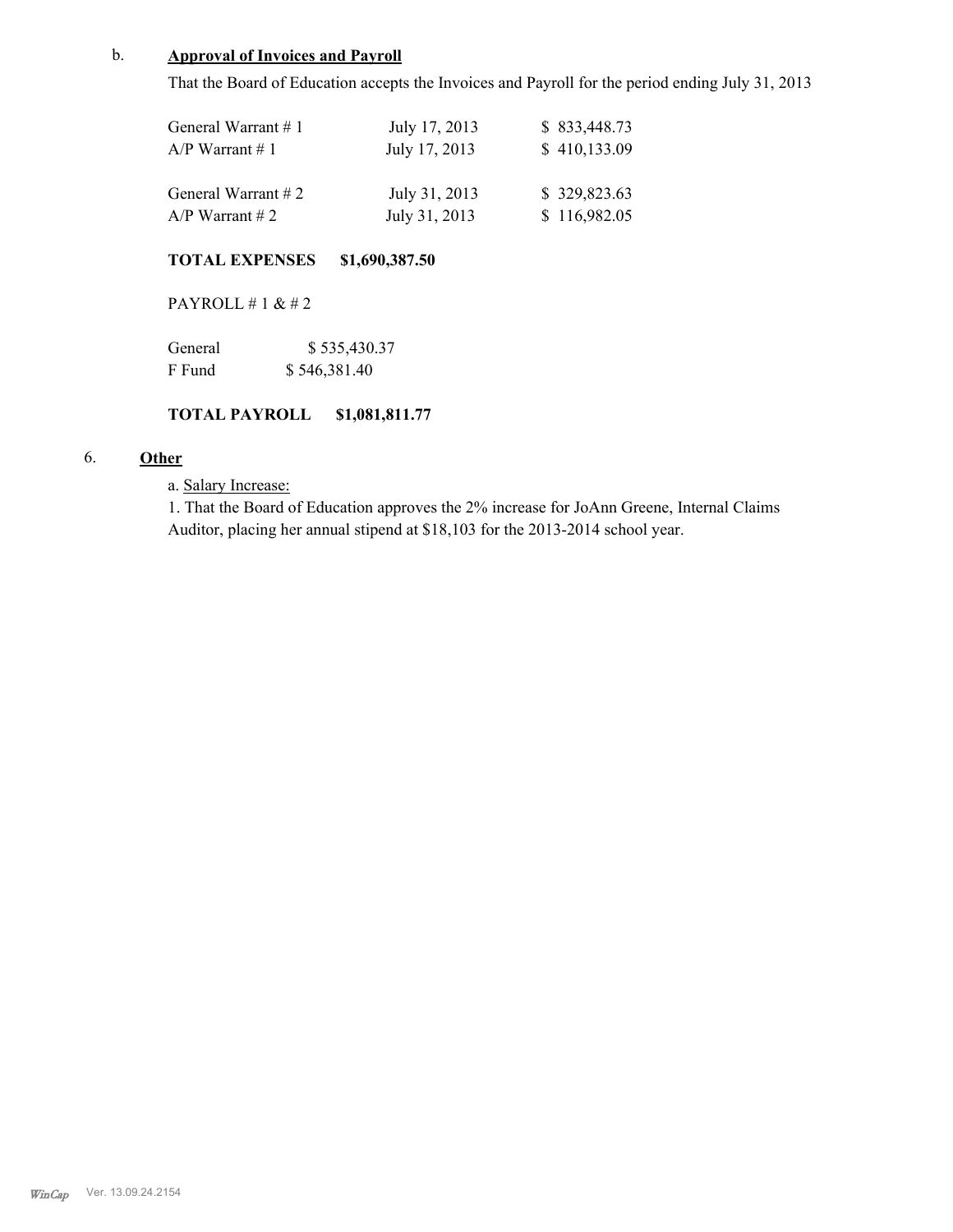## **Walk-On Agenda**

#### **Memorandum of Agreement**

 **RESOLUTION # 14- Be It Resolved** that the Board of Education hereby approves a Memorandum of Agreement between the Mineola Union Free School District and the UPSEU Custodial Grounds Maintenance and Transportation Unit dated August 27, 2013 and be it further

**Resolved** that the Superintendent of Schools and Counsel are hereby authorized to incorporate the terms of the Memorandum of Agreement into a more formal contract document.

**Motion:** Christine Napolitano **Second:** William Hornberger

Discussion: The Superintendent stated that he is happy to announce that an agreement has been reached with the Custodial Grounds Maintenance and Transportation Unit. The Unit's contract has been out since 2010. The agreement includes a new salary schedule for new employees and a 20% contribution to health plan**.** He added that this is a senior unit and retirements are anticipated in the future. Mr. Barnett stated that negotiations are rarely easy and he congratulates both sides for reaching an agreement.

| Yes: | William Hornberger    | No: | None |
|------|-----------------------|-----|------|
|      | Nicole Matzer         |     |      |
|      | Patricia Navarra      |     |      |
|      | Christine Napolitano  |     |      |
|      | <b>Arthur Barnett</b> |     |      |
|      |                       |     |      |

**Passed:** Yes

#### **K. Superintendent's Report**

Superintendent of Schools' Reports for 8/29/13 Presentations:

#### Superintendent Comments

There was no report or comments by the Superintendent at this time.